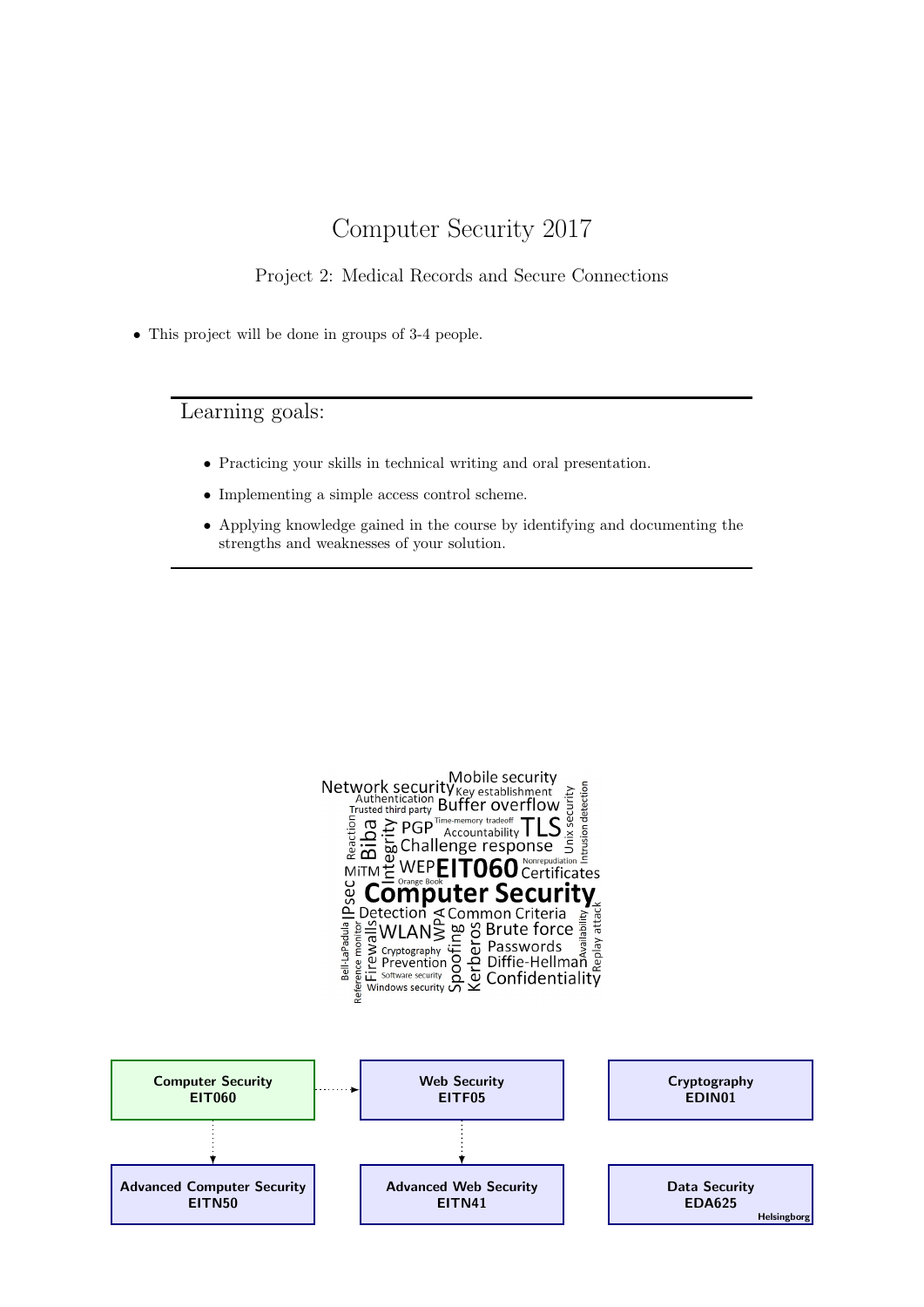# 1 Introduction

The purpose of this project is to study a "real case" problem that requires security mechanisms in its solution. The project aims at going through most of the stages of the development process, including design, implementation, evaluation and documentation. Medical records contain sensitive data and how these records should be handled is regulated by law [\[1\]](#page-6-0).

Looking at the law, we can see that

- Someone working at a hospital has access to a medical record only if he/she treats the patient or if he/she needs the medical record for some other reason related to his/her work.
- A hospital can allow the patient to access his/her medical record provided that the patient is authenticated.
- An audit log must be kept that logs all access to a medical record. This can help preventing, detecting and reacting to security breaches and other types of unauthorized access to the medical records.
- Socialstyrelsen can decide that a medical record should be destroyed.

Interpreting the law, "Socialstyrelsen" provides more detailed regulations [\[2\]](#page-6-1), see also [\[3\]](#page-7-0). In these documents, among other things, we can find that

- If an open network is used to manage medical records, the data must be transmitted such that unauthorized disclosure of the data is prevented, and strong authentication must be used, i.e., two-factor authentication.
- People treating a patient must have enough access so that their work can be carried out safely, but they should not have more access than necessary. Only individual access is allowed, no group access.
- The audit log should contain information about who did what and when.

# 2 Project Description

You will not implement all aspects of all regulations, but the project will use them as a starting point. Let us consider the following scenario:

The medical records in a hospital are kept in a common database managed by a server. Individuals are allowed access to the database by remote access to the server using an open network.

Individuals are of the following types: patient, nurse, doctor, and government agency. Each patient has one or several medical records. Each record contains the name of the associated nurse and doctor (those who treated the patient), the hospital division (where it took place), and some medical data.

For the sake of this project, we interpret the law and the regulations as follows. Each nurse and doctor is associated with a hospital division. Access to medical records is done according to the following rules.

- A patient is allowed to read his/her own list of records.
- A nurse may read and write to all records associated with him/her, and also read all records associated with the same division.
- A doctor may read and write to all records associated with him/her, and also read all records associated with the same division. In addition, the doctor can create new records for a patient provided that the doctor is treating the patient. When creating the record, the doctor also associates a nurse with the record.
- A government agency is allowed to read and delete all types of records.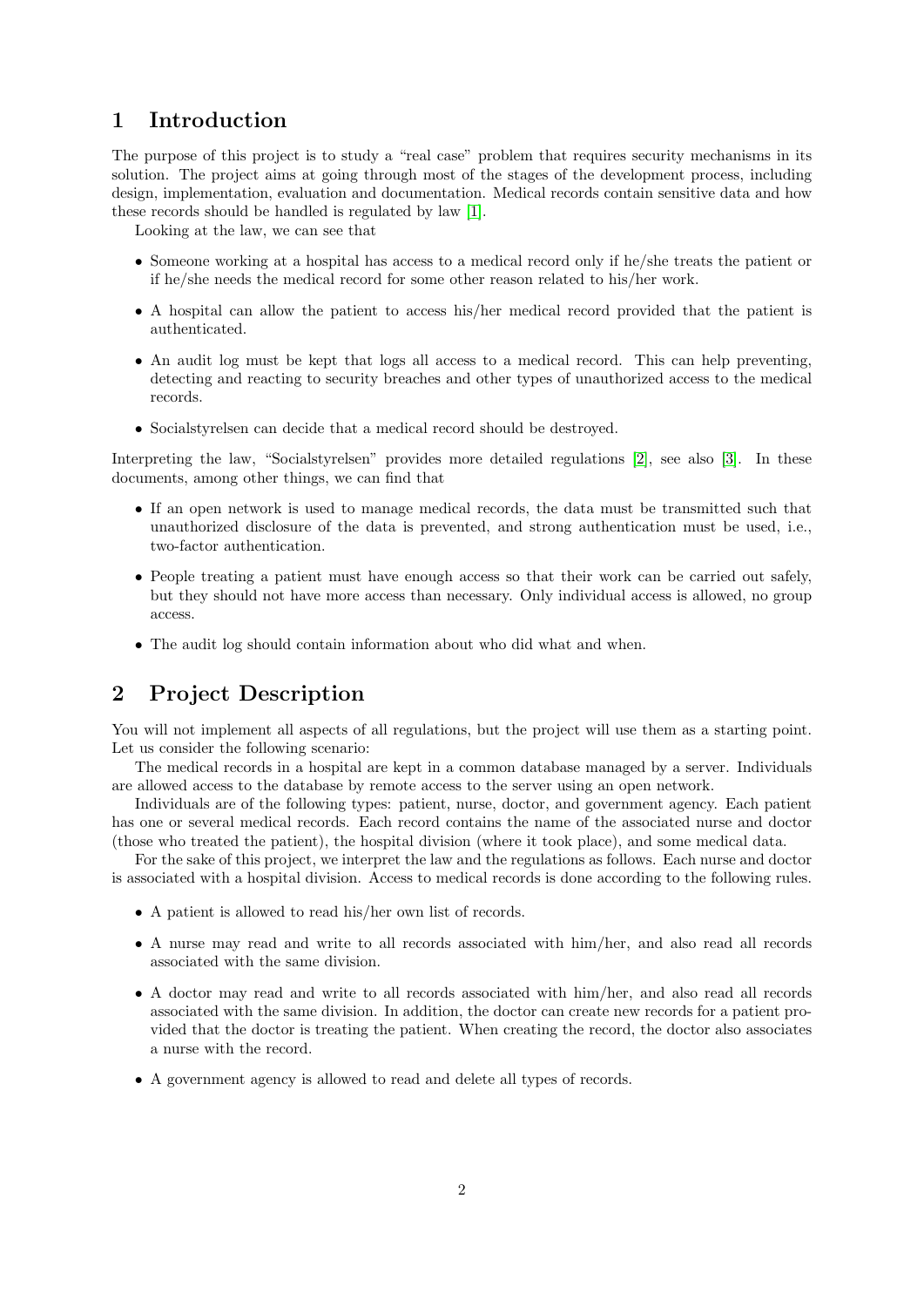This interpretation might seem a bit liberal, as it in some cases gives more access than allowed by the regulations. However, deviations of this kind seem to be quite common in real-life systems.

Your implementation should consider a small example with a few patients, a few nurses, a few doctors, and one government agency. Your do not need to include a database system for your records (if you don't want to), simply store them in some convenient way. You must also make sure that all actions are properly logged.

Access to the records is provided through a public client program (you must consider all implementations as public knowledge in your security evaluation). The server is situated in a physically protected room. Access to this room is only allowed under the supervision of trusted staff. Proper backup is assumed.

The project must be implemented in the Java language. You will need to write a client application, a server application and possibly some additional application. You may reuse the client and server implementations from Project 1. Some form of two-factor authentication of individuals is needed and one way to accomplish this is to authenticate users with certificates. This will require them to have both the actual keystore and also the password to the keystore. You are free to use some other two-factor authentication method if you want. All certificates must be signed by a CA, as done in Project 1. Define and use a sensible naming convention for your certificate fields. The communication between the client and the server must be encrypted and established using the network standard TLS. The CA certificate should be installed in a truststore on both the server and the client. The CA private key should be used to sign all other certificates. The server should store all records and respond to client requests. The records do not need to be stored encrypted.

### 2.1 Peer-review of the functionality

You will perform one functionality peer-review and two peer-reviews of written reports. The functionality review is described here, while the report review process is described in Section [3.4.](#page-4-0)

Project groups are divided into clusters of 4; groups 1-4, 5-8, and so on. If not divisible by 4, some cluster(s) may contain 1 group more or less. Project groups and cluster groups are listed on the course home page.

Functionality reviews are to be performed pairwise within the cluster. You may subdivide your cluster in any suitable fashion. If you cannot all agree on a group pairing, the default assignment is  $(i) \leftrightarrow (i+1), (i+2) \leftrightarrow (i+3)$ . That is, groups i and  $i+1$  review each other, and so on. If the number of groups in your cluster is odd, then the three last groups form a review cycle according to  $(i) \rightarrow (i+1) \rightarrow (i+2) \rightarrow (i).$ 

All groups members must actively take part in the functionality review. The expected output from a successful functionality review is a signed functionality review form. This form is available on the project home page (see projects), and it includes instructions on how to perform the review itself.

### 3 Documentation

The expected documentation output is a report bundle in the form of a pdf-file, about 11-12 A4 pages long, as specified below with approximate page counts.

• Front page with the names of the group members. (1 page)  $\overline{\mathcal{L}}$  $\int$ report  $\lambda$  $\begin{array}{c} \hline \end{array}$  $\overline{\phantom{a}}$ report bundle • High-level architectural overview. (2 pages) • Ethical discussion. (1 page) • Security evaluation of the design.  $(2-3)$  pages) • Peer-reviews of your report. (2 pages) • Improvement sheet. (1 page) • Signed functionality review form. (1 page) • Signed contribution statement form. (1 page)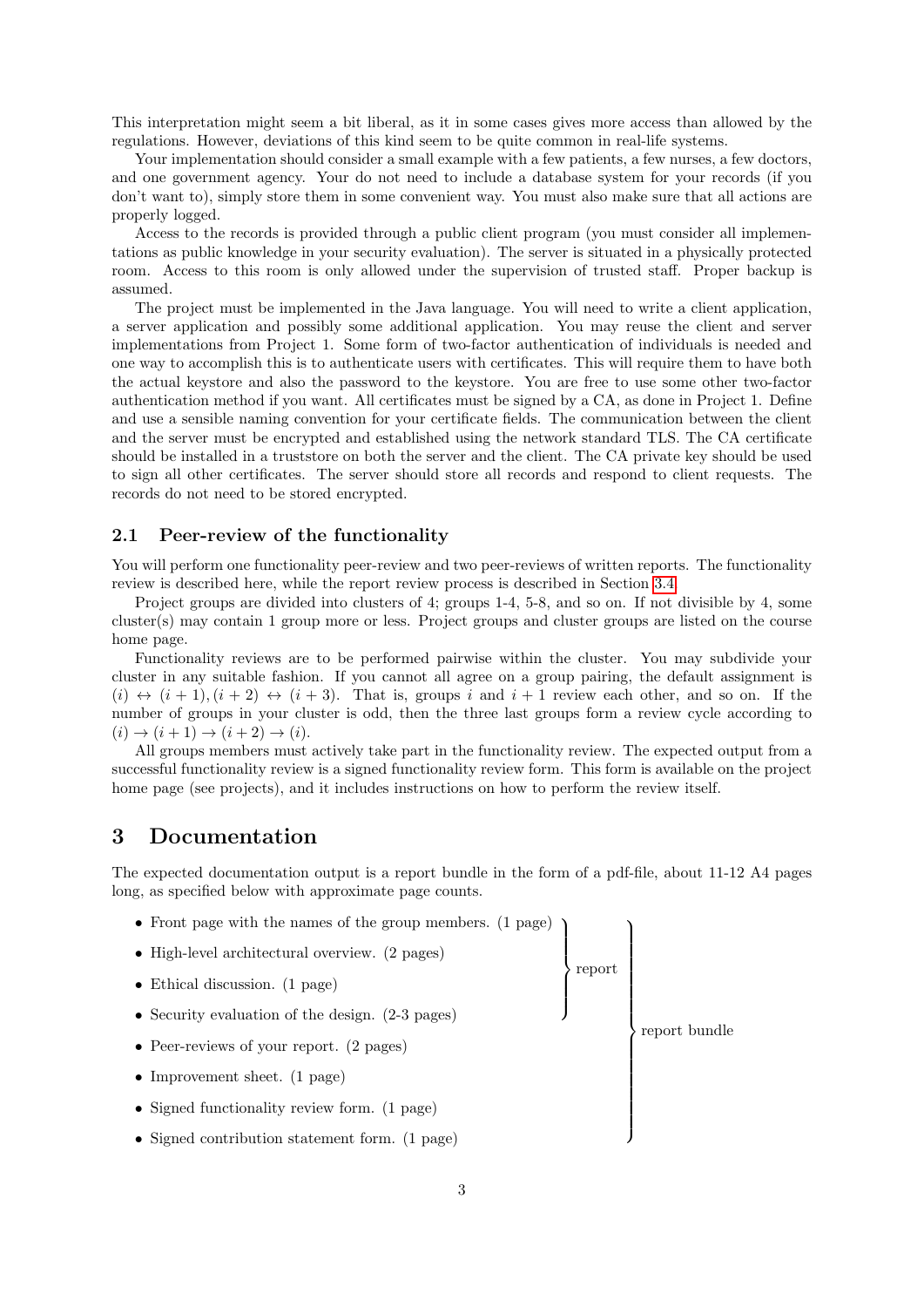You are encouraged to use a TeX editor (Texmaker<sup>[1](#page-3-0)</sup>, TeXnicCenter<sup>[2](#page-3-1)</sup>,...) to write the report and compile the report bundle above into a single pdf-file. This is particularly encouraged if one or more of your group members have never used TeX before.

Please use single spacing and a normal-sized font with serifs in your documentation! Playing around with large fonts or spacing just makes your report look weak, do not fall into that trap. Make sure that your report includes references to all books, articles, web pages, pictures and such that you have used for making your program or fuelling your arguments and discussions. If you have not included a reference, then you are claiming that you are the original author. And do not use copyrighted material (images, . . . ) without permission!

#### 3.1 High-level architectural overview

The first part is a short *high-level* architectural overview that explains how your program is *structured*. The level of your description is the important focus here. Motivate your design choices. Do not go into insignificant details. Upon reading your architectural overview, the reader should clearly, correctly and quickly understand the structure of your system.

You are required to draw an image to illustrate this structure (half page). Be sure to illustrate how keystores and truststores are used, by whom and how, certificate hierarchy, and so on. Define the main components and actors, and show how information flows. Explain your access control scheme.

Your main challenge here is to use your technical writing ability to explain technical details in a way that is easily absorbed and not so easily misunderstood. Keep your description at a high structural level. Only include details if they are important from a security perspective. Do not include a user guide or user instructions for your program!

The intended audience for this part should be a student in your program that has not taken the Computer Security course. Upon reading your description, the reader should understand the structure and main points of your program.

#### 3.2 Ethical discussion

Your implementation focuses on confidentiality. This is the implementation that the fictional hospital administration has commissioned from you. In reality, availability is much more important than confidentiality (arguably, but do you see why?). Do your responsibilities as an engineer and security expert stretch beyond delivering the requested product?

How would you implement access control that is suitable for live production in a real hospital environment? Formulate an access control scheme (define it, do not implement it) that provides the best tradeoff between confidentiality, integrity and availability. Compare this access control scheme to the one you have implemented here and list advantages and drawbacks of each scheme.

Discuss the ethical considerations that need to be weighed when designing and using a system in the health care industry. For the three players

- hospital administration (ordering the system),
- engineer / security expert (you, designer/implementer),
- hospital staff (system end-users),

describe which aspects (such as economical, patient health, availability, privacy, system vulnerabilities, an so on) that could or should be ethically weighed against one another. For example, budget goals and patient safety can easily be seen to be opposing factors in some cases.

You may consider the articles [\[4,](#page-7-1) [5\]](#page-7-2).

#### 3.3 Security evaluation

The list of security consideration should list all attack types and major security issues you can think of and explain if, why and/or how it is or is not applicable to your system. For each attack/issue,

<span id="page-3-0"></span><sup>1</sup><http://www.xm1math.net/texmaker/>

<span id="page-3-1"></span><sup>2</sup><http://www.texniccenter.org/>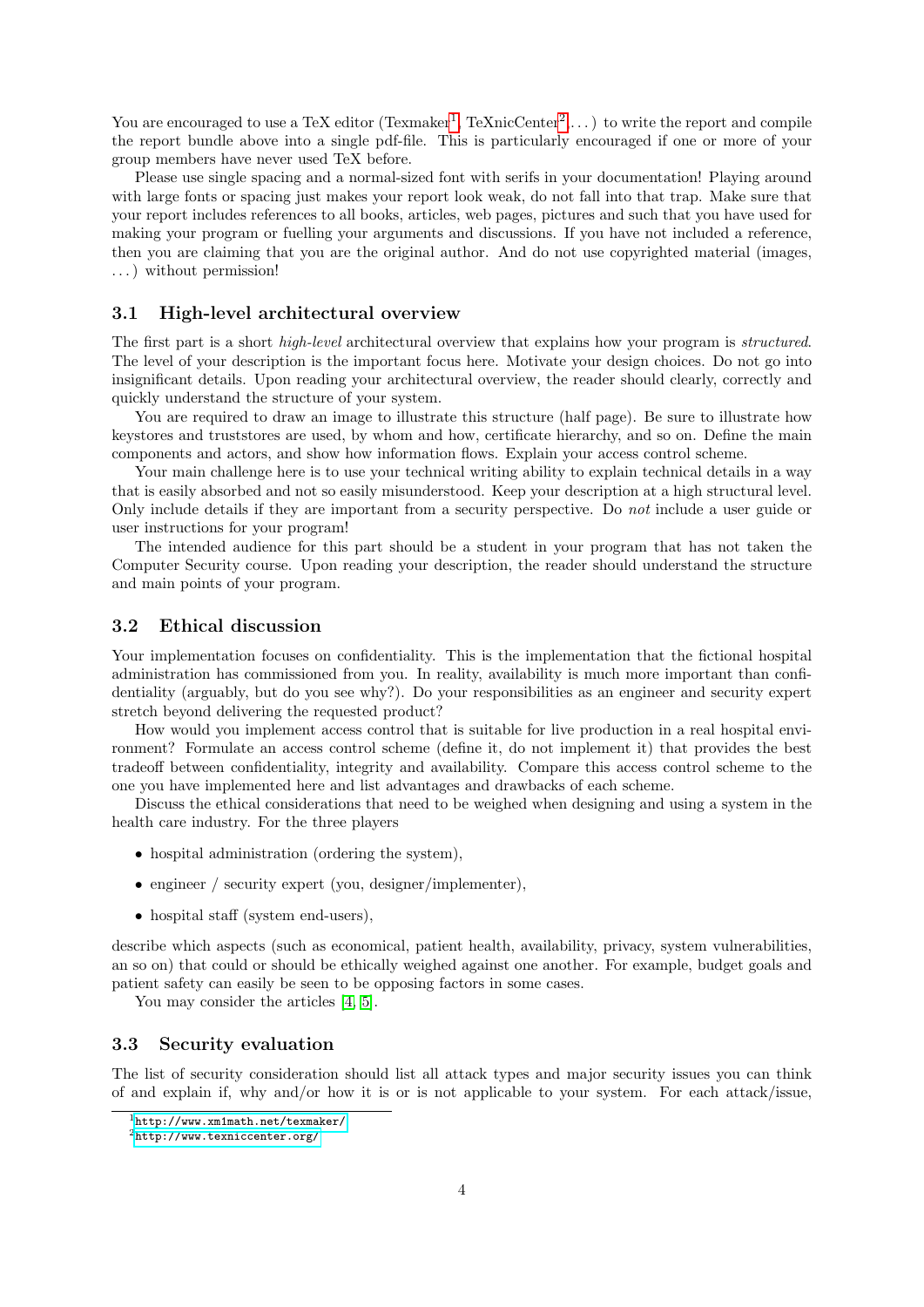explain clearly and concisely what you have done to protect your solution. Or briefly explain why no protection is needed. Your report should clearly motivate your security related design choices. For this part, explaining how and why you have implemented two-factor authentication the way you have is a requirement. In the same way as for the architectural overview, aim for clarity, correctness and assimilation speed. That is, a reader should quickly be able to grasp the security status of your system.

In this part of your report, include a little something on cipher suite selection. Which cipher suite is chosen when you run your program? Dissect the cipher suite identifier and explain its different parts. Are there good and bad cipher suites? How can you control the choice of cipher suites in your programs?

#### <span id="page-4-0"></span>3.4 Double peer-review of the report

You are to produce peer-reviews of two written reports, and your report will be reviewed by two other groups within your cluster. The process is as follows.

When group i has written their project report, they distribute it to groups  $i + 1$  and  $i + 2$  according to  $(i) \rightarrow (i+1, i+2)$ . Consequently, group i will receive and review written reports from groups  $i-1$ and  $i-2$ , following  $(i) \leftarrow (i-1, i-2)$ . And of course, group numbers wrap around within the cluster.

A review is to be written densely on at most one A4 page. Verify that the report achieves the goals as specified in this instruction. Give encouraging feedback on the good parts, and identify the major points of improvement. You may check for structure, language, technical correctness, readability, and so on. Be constructive. Suggest ways of improving the report. You do not need to provide a general grade or rating.

When you have received the reviews of your report, read them and update your report accordingly. List or summarize the actions you have taken to improve your paper on at most one A4 page (improvement sheet).

#### 3.5 Contribution statement

Individual project contributions of each group member are to be listed on the Contribution Statement Form, which is available on the course home page. All group members must sign the contribution statement.

Actively discussing and learning is also a way of contributing. Allow for the varying backgrounds of your group members. However, repeated failure to show up for meetings, or "failing" communication is not acceptable.

#### 3.6 Submitting

Last but not least, bundle up your report together with the reviews of it, the improvement sheet, the signed functionality review form and the contribution statement form. Hand it in electronically as one uncompressed pdf-file, email it to Paul [\(paul@eit.lth.se\)](mailto:paul@eit.lth.se). Write 'EIT060 P2' (without quotes) in the subject line.

### 4 Presentation

Your group is to perform a short but coordinated oral presentation in a mini-conference format. The main focus for this part is your presentation technique. How well can you handle giving a technical presentation within a small given time frame?

Other groups from your course, and Paul, will be your audience. Decide on a presentation time that works for all group members. Match your schedules and book a time slot with Paul. Some available time slots will be shown on the course home page.

Also rank the topics that are labelled A to G on the course home page in your order of preference. Your group number and a topic letter will be listed on the course home page when you have been assigned a time slot. The topic letter determines the focus of your special topic presentation. Your aim for this part is to present the topic and to teach your audience something new, advanced or exciting – something that they did not know before. Dazzle and intrigue your audience! If possible, relate the topic to your system.

The presentation itself is to be 5-6 minutes long (you will be timed) and contain/show the following.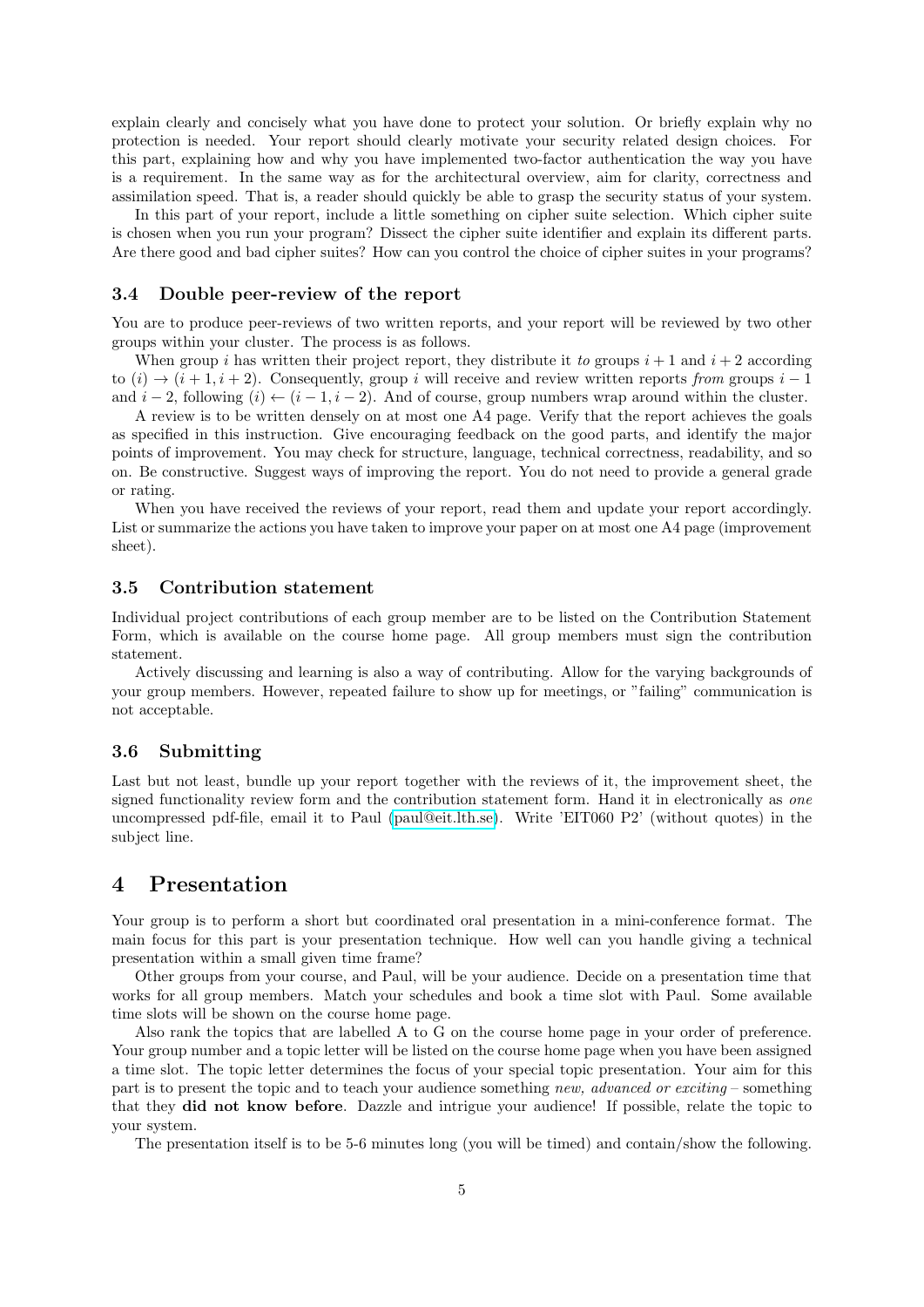- A brief architectural overview of your implementation. (optional)
- *Convincingly* show that you have successfully set up a TLS connection.
- Convincingly show that your system is working and that it fulfills the given requirements.
- You are required to include actual code in your presentation.
- Topic focus as described above.

All groups members must contribute to the presentation, not necessarily by speaking. For example, one resource may be dedicated to running a live demo and/or the slide show while the others present. Attending your own session is mandatory. You may attend other sessions for inspiration, but this is optional.

Your main challenge here is the given time frame, so make your presentation concise and coordinated. Aim at making the presentation seem relaxed. You will need to rehearse your presentation several times to achieve this goal.

If you think that you can pull off a real-time demonstration of your code, please do so. This often makes a presentation more interesting. But make your presentation robust, so that you have presentation slides as a backup if something unexpected happens. A fully slide-based presentation is also an acceptable option. In either case, you need to convince your audience that you have a fully functional implementation (and more so if you do not sport a live demo).

After your presentation, Paul and the other groups will give feedback on your presentation. Did you achieve the presentation goals? Comment on efficiency, accessibility, flow, credibility, presentation techniques, future improvements, and so on. This procedure will be detailed when the session starts.

Practice setting up your presentation quickly. The time schedule is as follows.

- 0. Setting up first presentation. (3 minutes before scheduled session start)
- 1. Introduction by Paul. (3 minutes)
- 2. Presentation  $+$  feedback.  $(6+5 \text{ minutes})$
- 3. Setting up next presentation. (2 minute)

Steps 2 and 3 are repeated as necessary.

Email the presentation file (pdf, uncompressed) to [Paul](mailto:paul@eit.lth.se) the day before your presentation, deadline at 23.59. Write 'EIT060 P2' (without quotes) in the subject line. Paul will bring your pdf on his computer, and make it available for presentation. In other words, you do not need to bring your own computer if your presentation is purely pdf-based.

If you still need to borrow a computer for the presentation, synchronize with one of the other cluster groups, or let Paul know well in advance.

# 5 Delivery summary and deadlines

Your group will need to provide or do the following:

- 1. Book a presentation time for your group (rank time slots and topic letters). (group manager)
- 2. Distribute your written report to your reviewers, cc to Paul. (group manager)
- 3. Return report review comments, cc to Paul. (group manager)
- 4. Functionality review completed.
- 5. Mail code, configuration files (compression ok) and report bundle (pdf, uncompressed) to Paul. (group manager)
- 6. Mail presentation to Paul. (group manager)

Deadlines as listed on the course home page.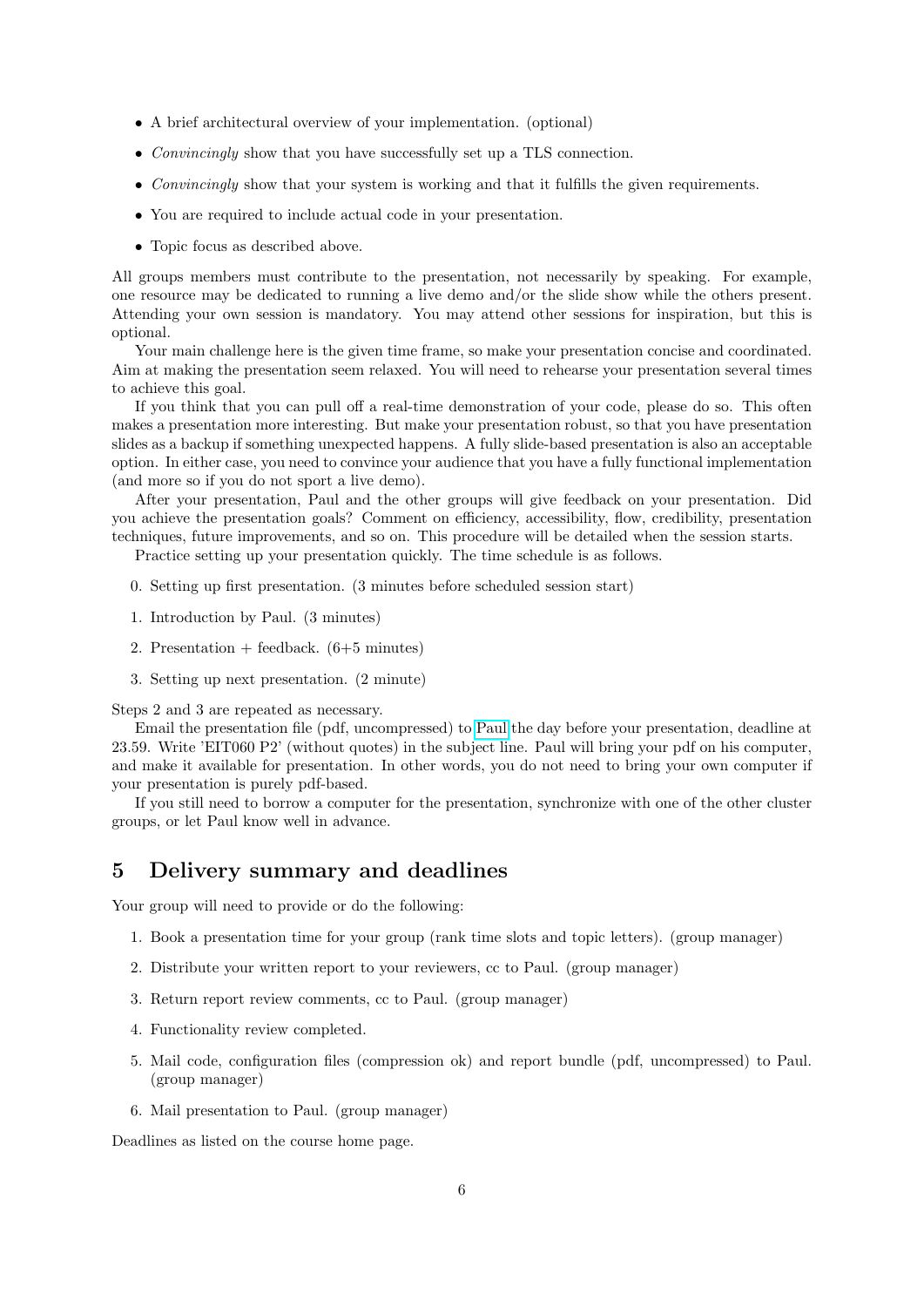# 6 Resources

- If you do not have it already, the Java SDK package can be downloaded at [\[6\]](#page-7-3).
- Java security documentation can be found at [\[7\]](#page-7-4). The most important part for you is the JSSE documentation which can be found at [\[8\]](#page-7-5). This is a rather large document but you will learn tons of stuff by reading it and it makes the project much easier. Spending time reading the JSSE documentation will probably save you lots of time in the end.
- There is sample code in the JSSE documentation. You should be most interested in ClassServer.java, ClassFileServer.java and SSLSocketClientWithClientAuth.
- Java SE 7 API specification can be found at [\[9\]](#page-7-6).
- The java language specification can be found at [\[10\]](#page-7-7)

# 7 Hints and other useful information

The focus of this course is on computer security, and we use programming as a tool to explore security topics. We do not require you to write a program that is spotless in all regards, but we do require that you think extensively about all security aspects that you can find, both technical and nontechnical. In your program, functionality is more important than design. We will not be selling your solution to investors, so you do not need to spend your valuable time making your program look nice. In fact, a GUI is entirely optional.

Here are some useful hints.

Hint 1: Take advantage of what you learned in Project 1 when creating keystores and truststores for different end-users. The keytool parameter -dname can be useful to minimize tedious and error-prone human interaction when generating certificates.

Hint 2: Before you begin coding, draw a design sketch to show which keystores and truststores your design will be using and where. This sketch can also be used for your report.

Hint 3: When you have established the connection, the server might want to read the client certificate to check which user it is. Check your source code to see how this was done in Project 1.

Hint 4: Distribute the work within the group. Do not sit 4 people in front of the computer.

**Hint 5:** The JSSE documentation can be tough to read, but it is a very good source of information with explanations and examples. Consulting it may save you lots of time.

Hint 6: When starting a Java program, a truststore can be specified by setting the system properties javax.net.ssl.trustStore and javax.net.ssl.trustStorePassword as

java -Djavax.net.ssl.trustStore=theTruststore -Djavax.net.ssl.trustStorePassword=passphrase prog

but it can also be set in the source code. If you reuse Project 1, check your source code to see how it was done there.

Hint 7: How do you efficiently deliver a speech or presentation that makes your audience see you as knowledgeable and well-prepared with a professional attitude? It is not necessarily difficult. Consider the effects of the following advice. Make sure that you know what is on the next slide in your presentation – before it appears. You save time because you know what to say ahead of time, so your presentation seems efficient and well-coordinated. You will also seem professionally well-prepared, because you do not have to look at your own slides to remember what to say.

# References

- <span id="page-6-0"></span>[1] Patientdatalag (2008:355), <https://lagen.nu/2008:355>, last accessed on 2017-01-19.
- <span id="page-6-1"></span>[2] SOSFS 2008:14 Informationshantering och journalföring i hälso- och sjukvården (SOSFS 2008:14), <http://www.socialstyrelsen.se/sosfs/2008-14>, last accessed on 2017-01-19.